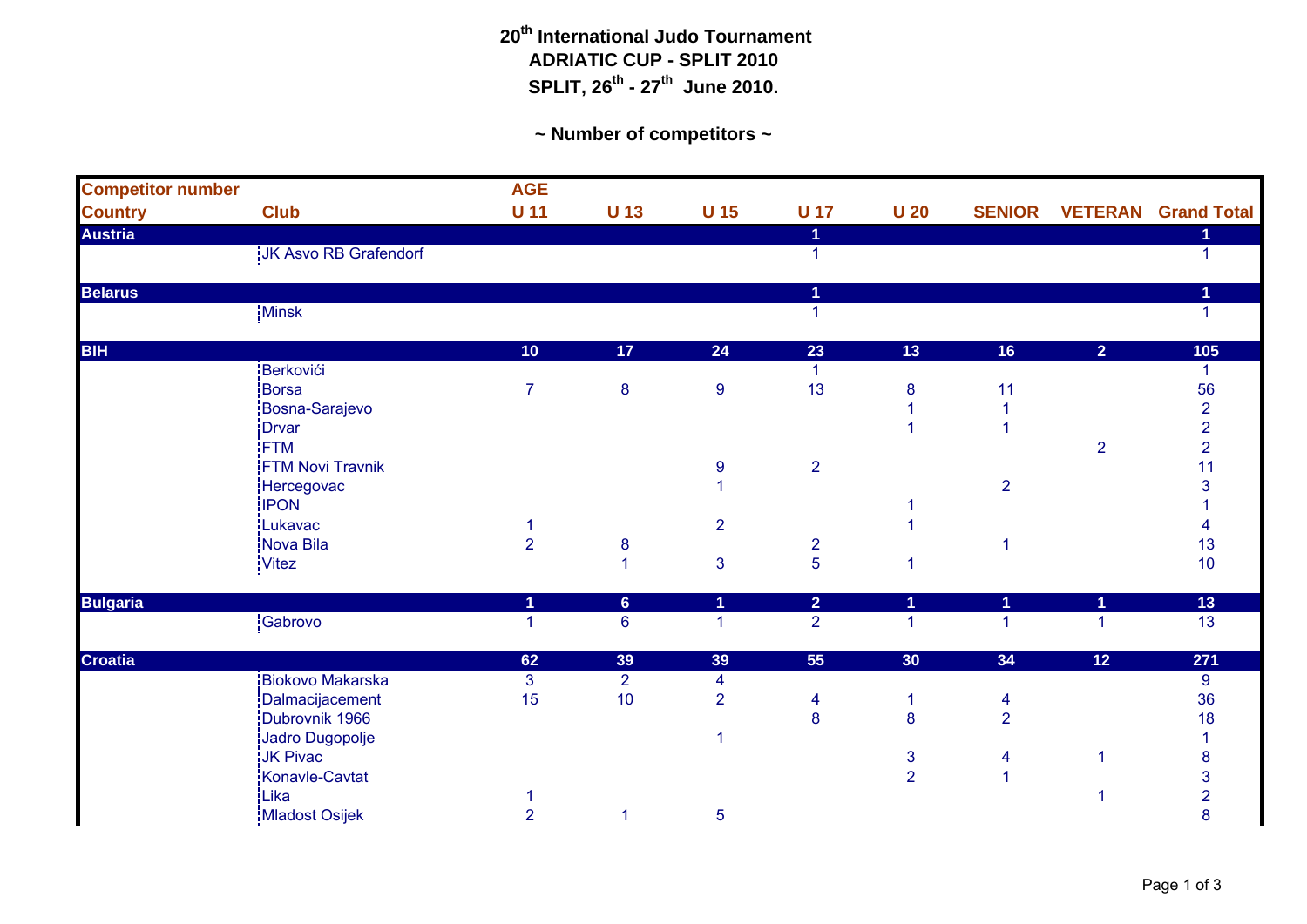## **20th International Judo Tournament ADRIATIC CUP - SPLIT 2010 SPLIT, 26th - 27th June 2010.**

**~ Number of competitors ~**

| <b>Competitor number</b> |                            | <b>AGE</b>     |                         |                         |                         |                         |                         |                |                    |
|--------------------------|----------------------------|----------------|-------------------------|-------------------------|-------------------------|-------------------------|-------------------------|----------------|--------------------|
| <b>Country</b>           | <b>Club</b>                | $U$ 11         | <b>U</b> 13             | U <sub>15</sub>         | <b>U 17</b>             | U <sub>20</sub>         | <b>SENIOR</b>           | <b>VETERAN</b> | <b>Grand Total</b> |
| <b>Croatia</b>           | <b>Omiš</b>                | $\overline{2}$ | 4                       |                         |                         | $\overline{2}$          |                         |                | 9                  |
|                          | Pujanke                    | 10             | 11                      | 9                       | 20                      | 8                       | $\boldsymbol{9}$        |                | 67                 |
|                          | Pulafit-Pula               | 3              | $\overline{2}$          | 1                       |                         |                         |                         |                |                    |
|                          | Rijeka                     |                | 1                       |                         | $\mathbf{3}$            |                         |                         |                |                    |
|                          | Sokol Split                | $\overline{2}$ |                         |                         |                         |                         |                         |                | $\overline{2}$     |
|                          | Split                      | 9              | $\overline{\mathbf{c}}$ | 10                      | 11                      | -1                      | $\overline{\mathbf{4}}$ | 10             | 47                 |
|                          | Student                    |                | 5                       | $\overline{2}$          | $\bf 6$                 | $\overline{\mathbf{4}}$ | $\overline{9}$          |                | 33                 |
|                          | Tempour-Podstrana          |                |                         |                         | 3                       |                         |                         |                | 4                  |
|                          | Trogir                     | $\overline{7}$ | 1                       | 5                       |                         |                         |                         |                | 13                 |
| <b>Czech Republic</b>    |                            | $6\phantom{a}$ | 3                       | $\overline{3}$          | $\overline{2}$          | $6\phantom{1}$          | 4                       | 1              | 25                 |
|                          | <b>Judo Sokol JIHLAVA</b>  | 4              | $\overline{2}$          | 3                       | $\overline{2}$          | 1                       | 1                       | 1              | 14                 |
|                          | Litokan Litomerilen        |                | 1                       |                         |                         |                         |                         |                |                    |
|                          | Savada Polna               | $\overline{2}$ |                         |                         |                         |                         |                         |                | $\overline{2}$     |
|                          | <b>SK JIHLAVA</b>          |                |                         |                         |                         | 5                       | 1                       |                | 6                  |
|                          | <b>SKJ Tyn nad Vltavom</b> |                |                         |                         |                         |                         | $\overline{2}$          |                | $\overline{2}$     |
| <b>Germany</b>           |                            |                |                         |                         |                         | $\overline{2}$          | $\overline{2}$          | $\overline{2}$ | 6 <sup>°</sup>     |
|                          | Augsburg                   |                |                         |                         |                         | $\overline{2}$          | $\overline{2}$          |                | 5                  |
|                          | JC Reilingeniger           |                |                         |                         |                         |                         |                         |                |                    |
| <b>Hungary</b>           |                            | $\overline{2}$ | $\overline{\mathbf{4}}$ | $\overline{\mathbf{3}}$ | $\overline{3}$          | $\overline{2}$          | $\blacktriangleleft$    |                | 15                 |
|                          | Domaszeki Judo             | $\overline{2}$ | $\overline{4}$          | $\overline{3}$          | $\overline{3}$          | $\overline{2}$          | $\overline{1}$          |                | $\overline{15}$    |
| <b>Libija</b>            |                            |                |                         | 1                       | $\overline{\mathbf{1}}$ | $\blacktriangleleft$    |                         | 1              | 4                  |
|                          | Alshura                    |                |                         | $\mathbf{1}$            | $\overline{1}$          | $\overline{1}$          |                         | 1              | 4                  |
| <b>Macedonia</b>         |                            | 1              | 4                       | $\overline{3}$          | $\overline{2}$          | $\overline{2}$          | $\blacktriangleleft$    |                | 13                 |
|                          | Mioki-Skopje               | 1              | $\overline{\mathbf{4}}$ | 3                       | $\overline{2}$          | $\overline{2}$          | $\overline{1}$          |                | 13                 |
| <b>Montenegro</b>        |                            | 1              | 1                       | $\overline{1}$          |                         | $6\phantom{a}$          |                         | $\overline{1}$ | 10                 |